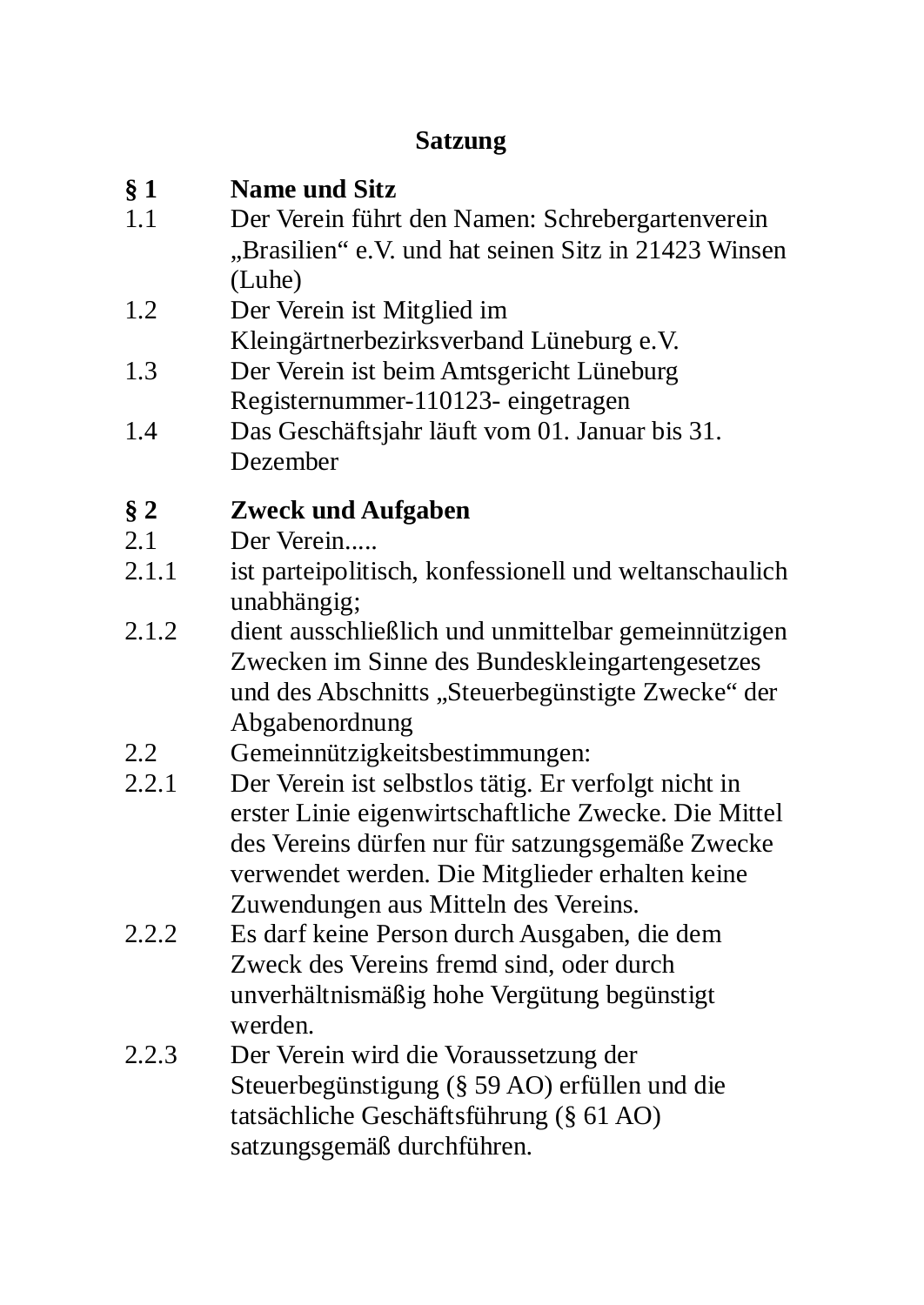#### $2.3$ Der Verein streht an.....

- $231$ Die Schaffung und Erhaltung von Schrebergärten als Teil des öffentlichen Grüns im Interesse der Gesunderhaltung der gesamten Bevölkerung zu fördern.
- Das Interesse für den Schrebergarten als Teil des  $232$ öffentlichen Grüns in der Bevölkerung zu wecken und zu intensivieren, um dem Menschen die enge Verbindung zur Natur zu erhalten.
- 2.3.3 Alle Maßnahmen zu fördern, die sicherstellen, dass öffentliche Grünflächen und Kleingartenanlagen dem Wohle der Allgemeinheit dienen.
- 234 die Kinder- und Jugendpflege zu betreiben. Die deutsche Schreberjugend zu fördern.
- 2.3.5 die Kleingartenbewirtschaftung zu pflegen und die Mitglieder fachlich zu beraten.
- 2.3.6 die Schrebergartenanlage in Anpassung an den modernen Städtebau auszubauen.

# $\delta$  3 **Mitgliedschaft**

- $3.1$ Die Mitgliedschaft ist freiwillig. Alle Mitglieder haben dieselben Rechte und Pflichten, vorbehaltlich nachfolgender Bestimmungen:
- $3.2$ Die Mitgliedschaft ist persönlich und nicht übertragbar. Jede geschäftsfähige Person kann sich um sie bewerben.
- $3.3$ Die Mitgliedschaft wird auf schriftlichen Antrag (Beitrittsformular) und durch schriftliche Bestätigung durch den Vorstand erworben. Die Gründe einer etwaigen Ablehnung brauchen nicht angegeben zu werden und die Ablehnung ist nicht anfechtbar.
- Durch seine Beitrittserklärung erkennt das neue 3.4 Mitglied die Satzung und die zur Zeit gültige Gartenordnung als rechtsverbindlich an. Ebenso werden frühere vom Verein gefasste Beschlüsse, als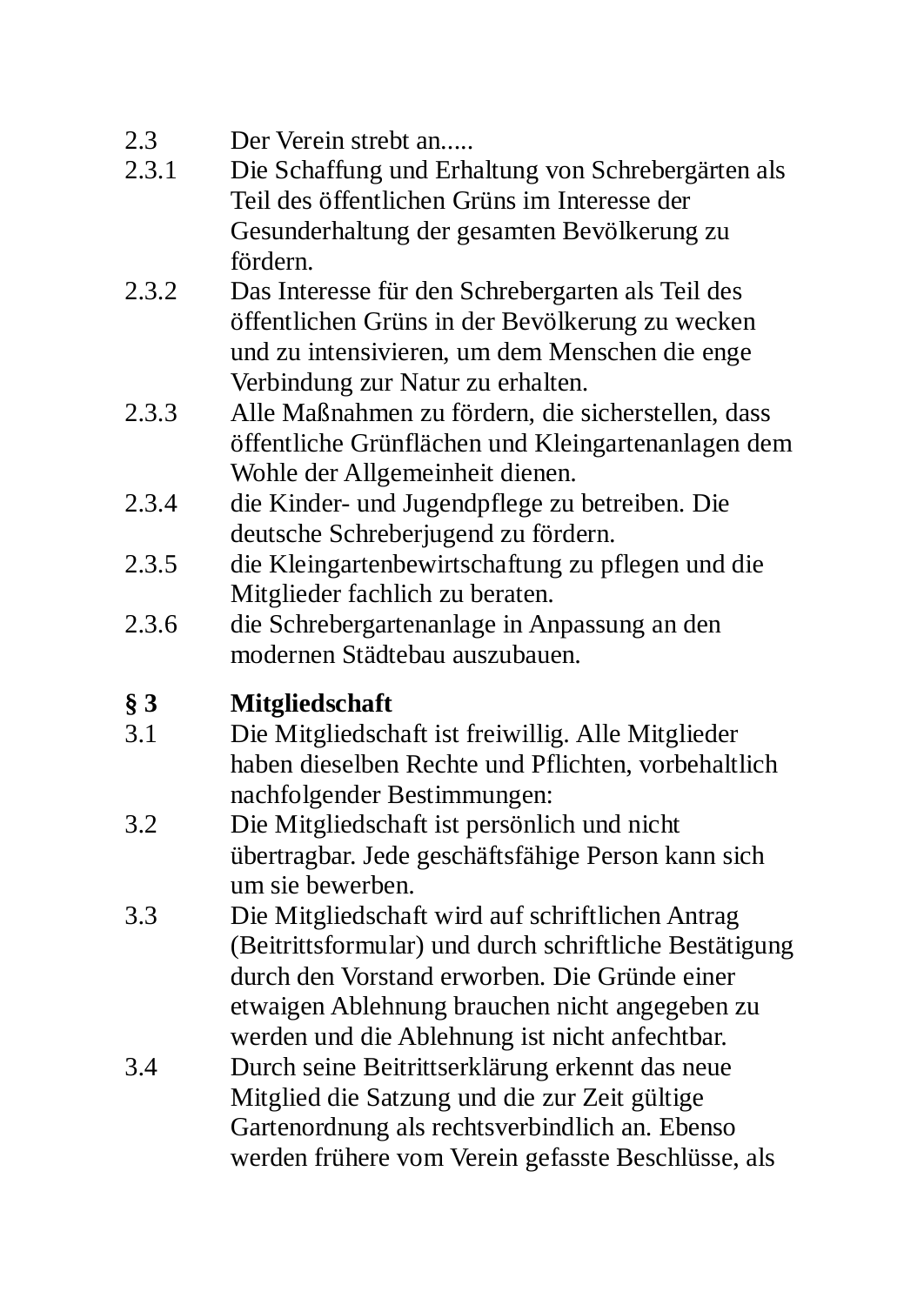verbindlich anerkannt. Das Mitglied ist verpflichtet, den Anordnungen des Vorstandes nachzukommen und das Vereinsleben zu fördern.

- $3.5$ Mit dem Beitritt zum Verein verpflichtet sich das Mitglied zur Beitragszahlung an diesen. Diese enthält auch die Beiträge an übergeordnete Organisationen, denen der Verein als Mitglied angehört. Ebenfalls verpflichtet sich das Mitglied zur Haltung der Organzeitschriften der übergeordneten Verbände.
- 3.6 Das Mitglied stimmt zu, dass sein Name und seine Gartennummer an den Informationsstellen des Vereins, z.B. den Aushangkästen, veröffentlicht werden. Es stimmt auch zu, dass Fotos von seiner Person, die innerhalb der Schrebergartenanlage gefertigt wurden, sowie Namen und Geburts-/ Hochzeitdaten in der Verbandszeitschrift und auf den Internetseiten der Organistion veröffentlicht werden dürfen

#### $\delta$  4 Rechte und Pflichten der Mitglieder

- $4.1$ Jedes Mitglied hat das Recht.....
- $4.1.1$ das aktive und passive Wahlrecht innerhalb des Vereins auszuüben.
- Anträge und Vorschläge einzubringen und  $4.1.2$ vorzutragen
- $4.1.3$ an Beschlussfassungen in den Mitgliederversammlungen teilzunehmen und durch seine Stimme mitzuwirken.
- $4.1.4$ die Niederschrift der Mitgliederversammlungen einzusehen.
- 4.1.5 Veranstaltungen und Schulungen des Vereins zu besuchen und seine Einrichtungen nach Maßgabe der getroffenen Beschlüsse zu nutzen.
- $4.1.6$ seinen aufgrund der Mitgliedschaft zur Nutzung überlassenen Schrebergarten unter Beachtung der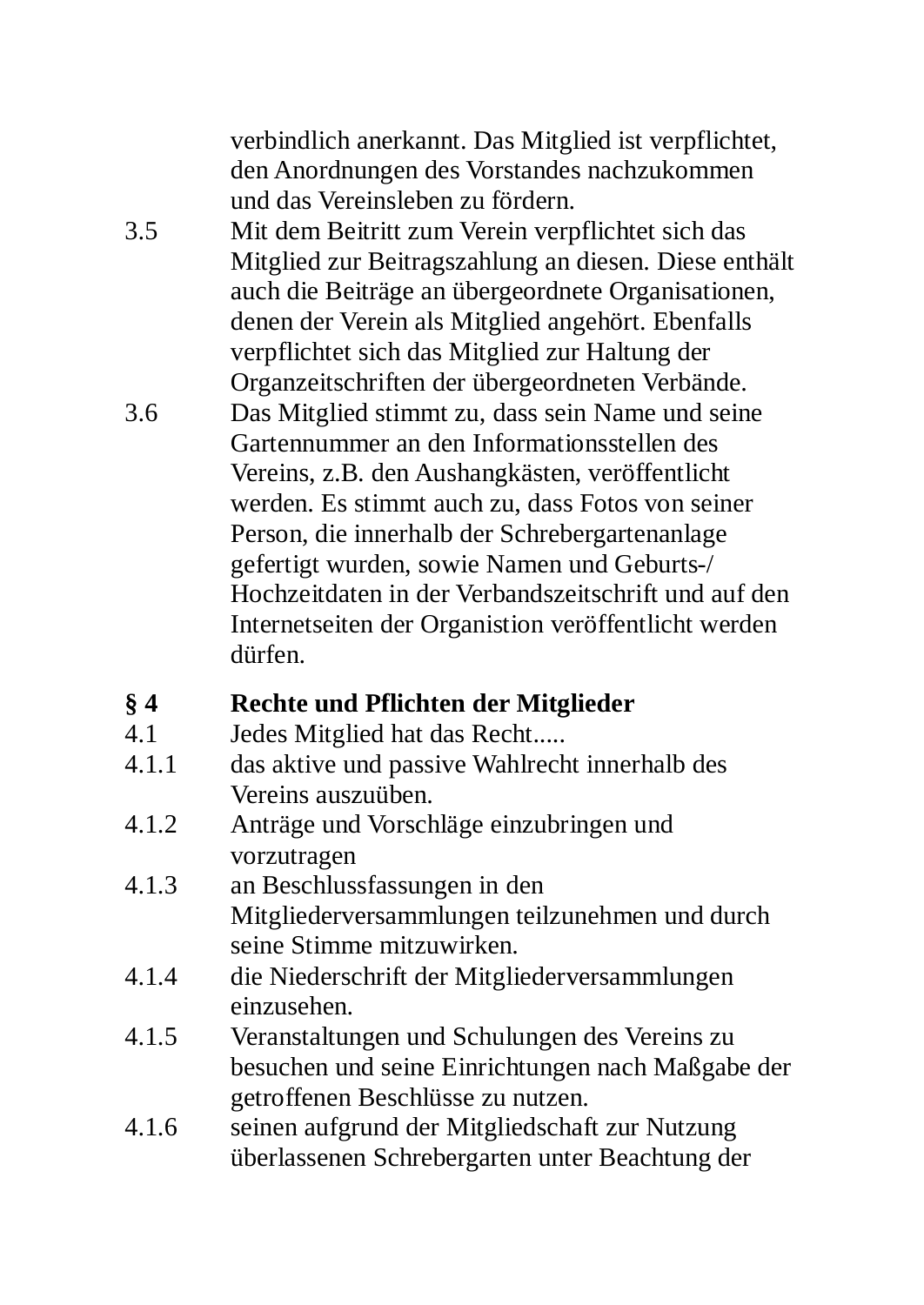geltenden Satzungsbestimmungen, der jeweils gültigen Gartenordnung und des Unterpachtvertrages zu bearbeiten und zu gestalten.

- $4.2$ Das Recht zur gärtnerischen Nutzung ist kein Sonderrecht im Sinne des § 35 BGB
- 4.3 Jedes Mitglied hat die Pflicht....
- $431$ das Ansehen des Vereins zu wahren und zu fördern. sowie jederzeit dessen Interessen zu vertreten.
- 4.3.2 den finanziellen Verpflichtungen gegenüber dem Verein zu den vorgegebenen Terminen nachzukommen. Zahlungen werden zunächst auf die Mitgliederbeiträge und Umlagen angerechnet. Werden Zahlungstermine nicht eingehalten, sind Mahngebühren und Einziehungskosten zu zahlen. Deren Höhe werden vom geschäftsführenden Vorstand festgelegt.
- 4.3.3 die von der Mitgliederversammlung festgesetzte Gemeinschaftsarbeit zu leisten. Zusätzlich an etwa erforderlichen Nachtwachen. Notstandsarbeiten (Unwetterschäden, Brand usw.), sowie an Natur- und Vogelschutzmaßnahmen auf Beschluss des Vorstandes teilzunehmen.
- 434 Über die Anzahl der maximal zu leistenden. Arbeitsstunden, über Möglichkeiten der Ersatzleistung im Rahmen einer finanziellen Abgeltung entscheidet die Mitgliederversammlung. Der Vorstand (§9) ist von der Pflicht befreit. Gemeinschaftsarbeit leisten zu müssen. Gleiches gilt für Ehrenmitglieder, vom Vorstand berufene Obleute/ Ausschussmitglieder ohne Garten.
- 4.3.5 Pflanzenschutz und Schädlingsbekämpfung sind im Garten durchzuführen, wobei die gesetzlichen Bestimmungen zum Schutz der Umwelt zu beachten sind.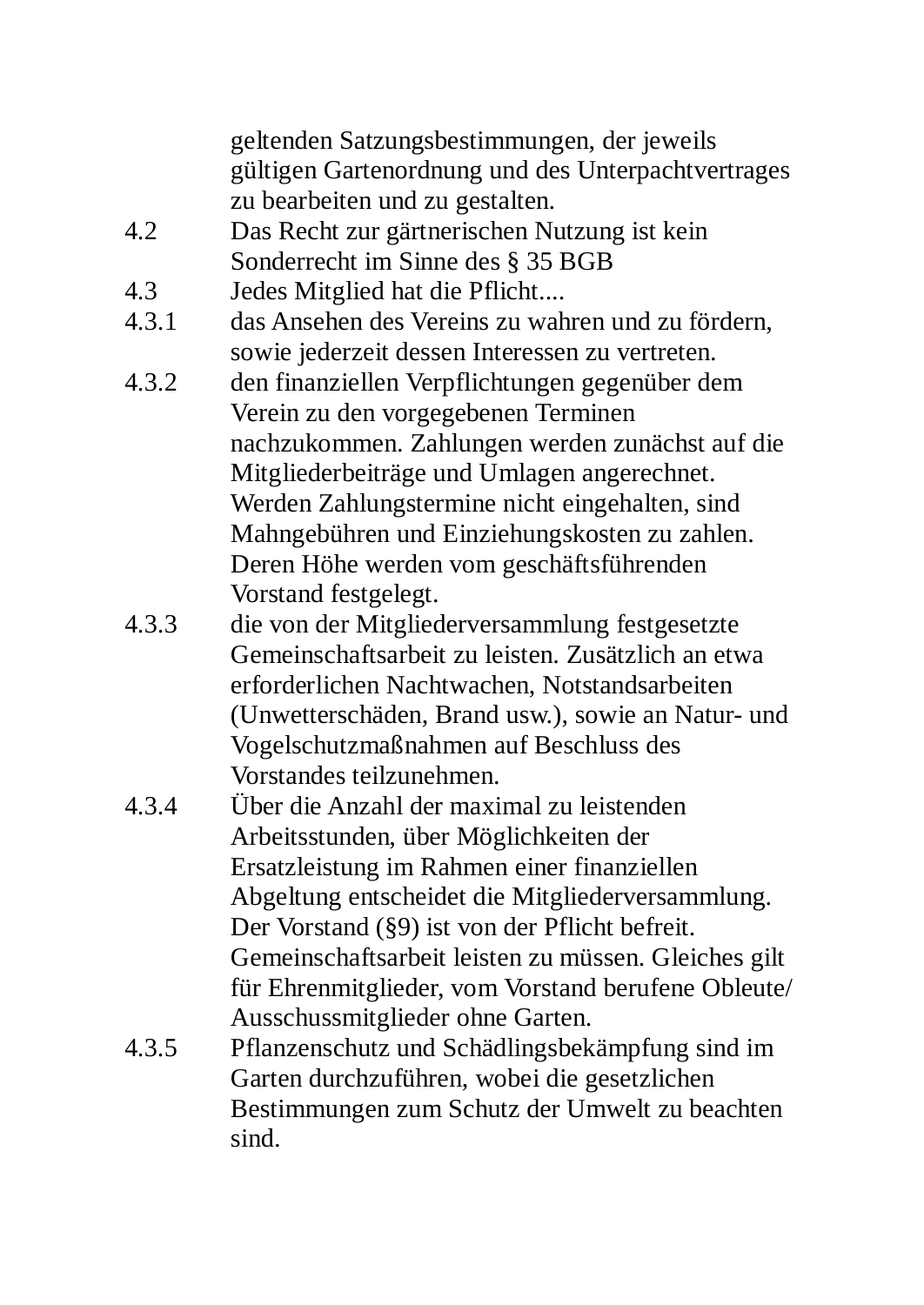- die Errichtung von durch Menschenhand 4.3.6 erschaffenen Baulichkeiten erst dann zu beginnen, wenn der geschäftsführende Vorstand des Schrebergarten "Brasilien" die Zustimmung in Schriftform erteilt hat.
- 437 die Nutzung der Laube als Dauerwohnraum zu unterlassen.
- 4.3.8 die jeweils gültige Gartenordnung zu beachten und die Anordnungen des Vorstands oder seiner Beauftragten zu befolgen
- Wohnungswechsel und Änderungen des Namens dem 4.3.9 Vorstand unverzüglich in Textform mitzuteilen.
- Die Rechte und Pflichten der Mitglieder, die keinen 4.3.10 Garten haben, können durch Beschluss der Mitgliederversammlung eingeschränkt werden. Ebenso können die Mitglieder ohne Garten von der Beschlussfassung ausgenommen werden, wenn diese Beschlüsse Angelegenheiten der Parzelle oder des Unterpachtvertrages berühren.

# $\delta$  5 Erlöschen der Mitgliedschaft

- $5.1$ Die Mitgliedschaft erlischt...
- $5.1.1$ durch Auflösung des Vereins.
- $5.1.2$ durch Austritt, der nur zum Schluss eines Geschäftsjahres (31. Dezember) erfolgen kann und dem Vorstand in Schriftform spätestens bis zum 31. Juli, anzuzeigen ist.
- $5.1.3$ durch Tod Der Garten fällt an den Verein zurück. Es gelten die Bestimmungen des Bundeskleingartengesetzes.
- $5.1.4$ Durch Ausschluss. Er kann durch den Vereinsvorstand erst ausgesprochen werden, wenn dem Betroffenen innerhalb einer Frist von mindestens zwei Wochen Gelegenheit gegeben sich zu rechtfertigen. Der Ausschliessungsbeschluss mit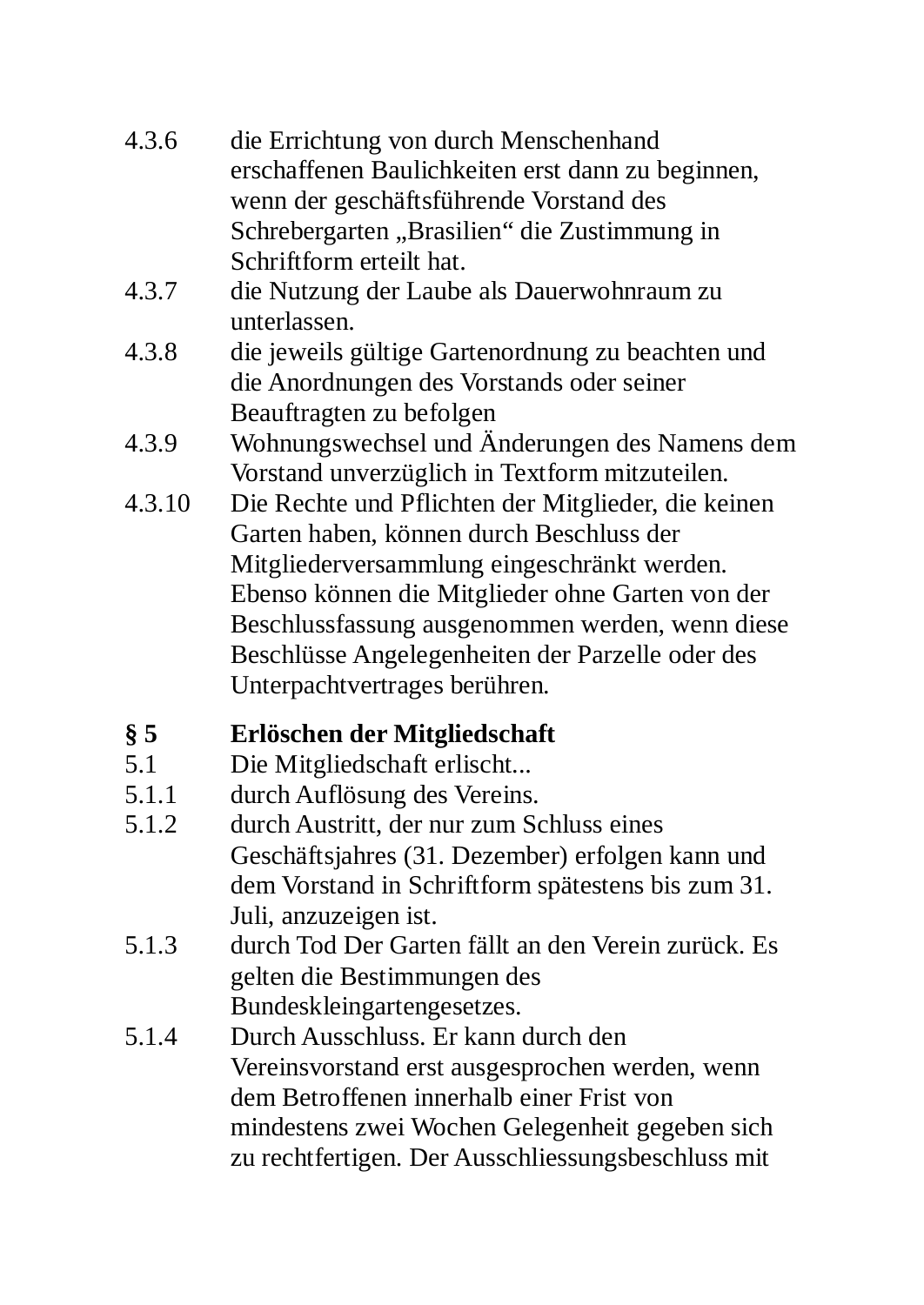Begründung ist dem Mitglied schriftlich bekannt zu machen. Dem Mitglied steht innerhalb eines Monats nach Bekanntgabe das Recht zu, dem Ausschluss schriftlich zu widersprechen und die Entscheidung der Mitgliederversammlung zu beantragen. Diese entscheidet vorbehaltlich einer gerichtlichen Nachprüfung endgültig. Der Widerspruch hat aufschiebende Wirkung.

- $5.2$ Die Ausschließungsgründe sind....
- $5.2.1$ nicht ordnungsgemäße Bewirtschaftung des Gartens trotz zweimaliger Mahnung durch den Vorstand.
- 5.2.2 Nichterfüllung der Zahlungsverpflichtungen nach Fälligkeit und innerhalb eines Monats nach erfolgloser Mahnung in Textform durch den Vorstand.
- $5.2.3$ Verweigerung der Gemeinschaftsarbeit oder deren Ersatzleistungen nach erfolgloser Mahnung in Textform durch den Vorstand.
- $5.2.4$ vorsätzliche Schädigung der Vereinsinteressen.
- $5.2.5$ begangene Straftaten gegen Vorstand und Mitglieder
- $5.2.6$ Weiterverpachtung oder Überlassung des Gartens an einen Dritten.
- $5.2.7$ rechtskräftige Verurteilung zu einer Freiheitsstrafe.
- $5.2.8$ unerlaubtes Lagern, Führen und Benutzen von waffenscheinpflichtigen Waffen im Schrebergartengelände.
- 5.3 Aus der Mitgliedschaft kann kein Eigentum am Vereinsvermögen erworben werden.

# $\delta$  6 Organe

- 61 Organe des Vereins sind....
- $6.1.1$ die Mitgliederversammlung
- $6.1.2$ der Vorstand

# Mitgliederversammlung  $\delta$  7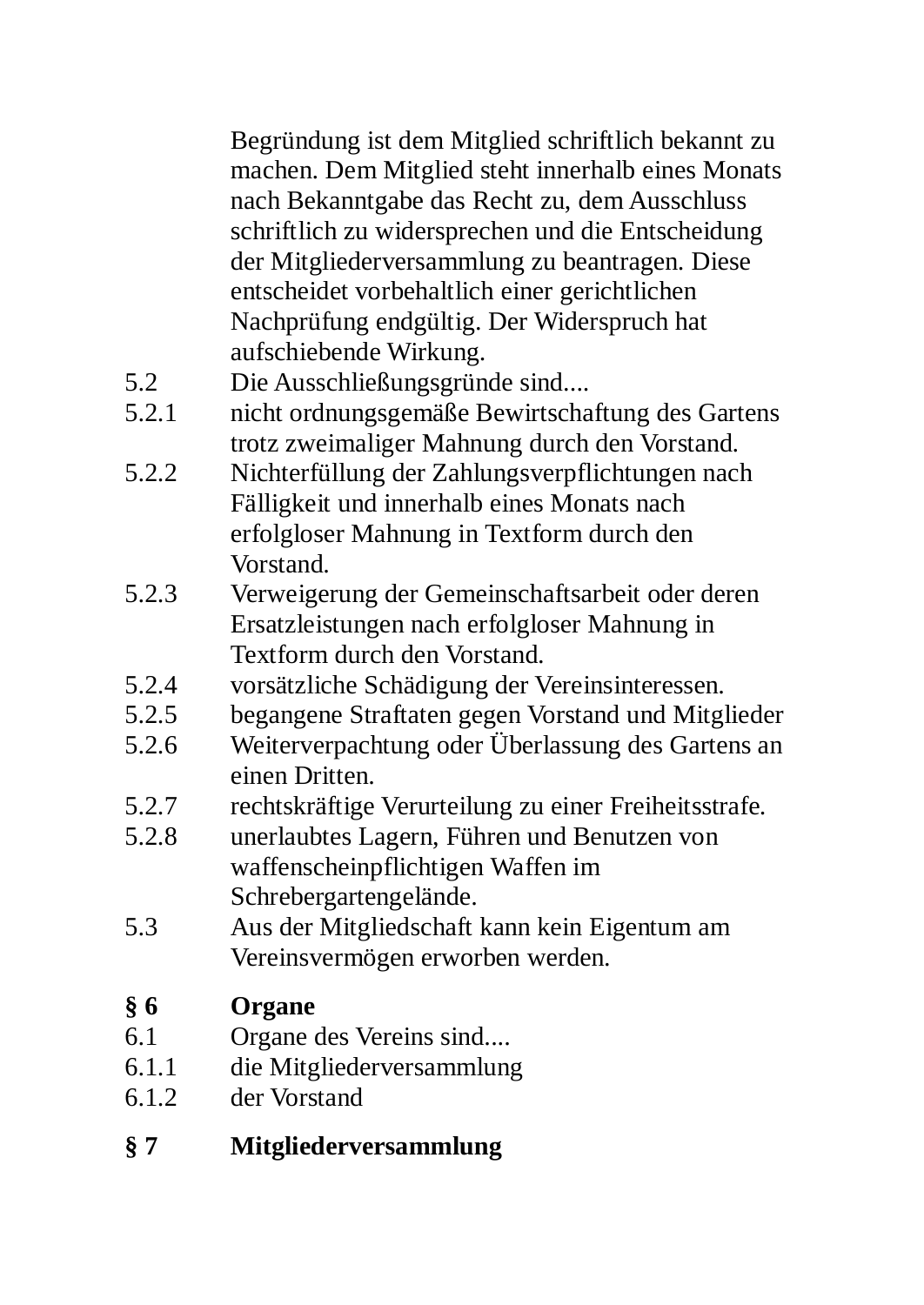- $7.1$ Sitz und Stimme in der Mitgliederversammlung hat jedes Mitglied. Das Stimmrecht ist nicht übertragbar.
- $72$ Die Mitgliederversammlung beschließt über die Angelegenheiten des Vereins, soweit sie ihr vorbehalten sind. Zur Gültigkeit des Beschlusses ist es erforderlich, dass der Gegenstand bei der Einberufung in der Tagesordnung bezeichnet worden ist.

# $\delta$  8 Einberufung und Aufgaben der Mitgliederversammlung

- $8.1$ Die Mitgliederversammlung findet mindestens einmal im Jahr statt. Weitere werden nach Bedarf oder auf Antrag von mindestens einem Zehntel der Mitglieder vom Vorstand einberufen. Der Antrag muss in Schriftform begründet sein. Der Vorstand muss eine Mitgliederversammlung einberufen, wenn die Rechnungsprüfer es verlangen. Die Einladungen haben in lesbarer Textform oder elektronischer Form zwei Wochen vor dem anberaumten Termin zu erfolgen.
- $8.2$ Die Tagesordnung ist bei der Einberufung bekannt zu geben. Beantragte Satzungsänderungen müssen unter Angabe des Gegenstandes bekannt gegeben werden.
- 8.3 Die Mitgliederversammlung wird durch den 1. Vorsitzenden oder seinen Stellvertreter geleitet. Sofern diese verhindert sind, wählt die Versammlung in offener Abstimmung einen Versammlungsleiter. Für die Versammlung kann eine Geschäftsordnung beschlossen werden.
- 8.4 Aufgabe der Mitgliederversammlung ist...
- 8.4.1 Geschäfts-, Kassen- und Revisionsberichte entgegen zu nehmen
- 8.4.2 den Vorstand zu entlasten
- 8.4.3 die Vorstandsmitglieder, Beisitzer und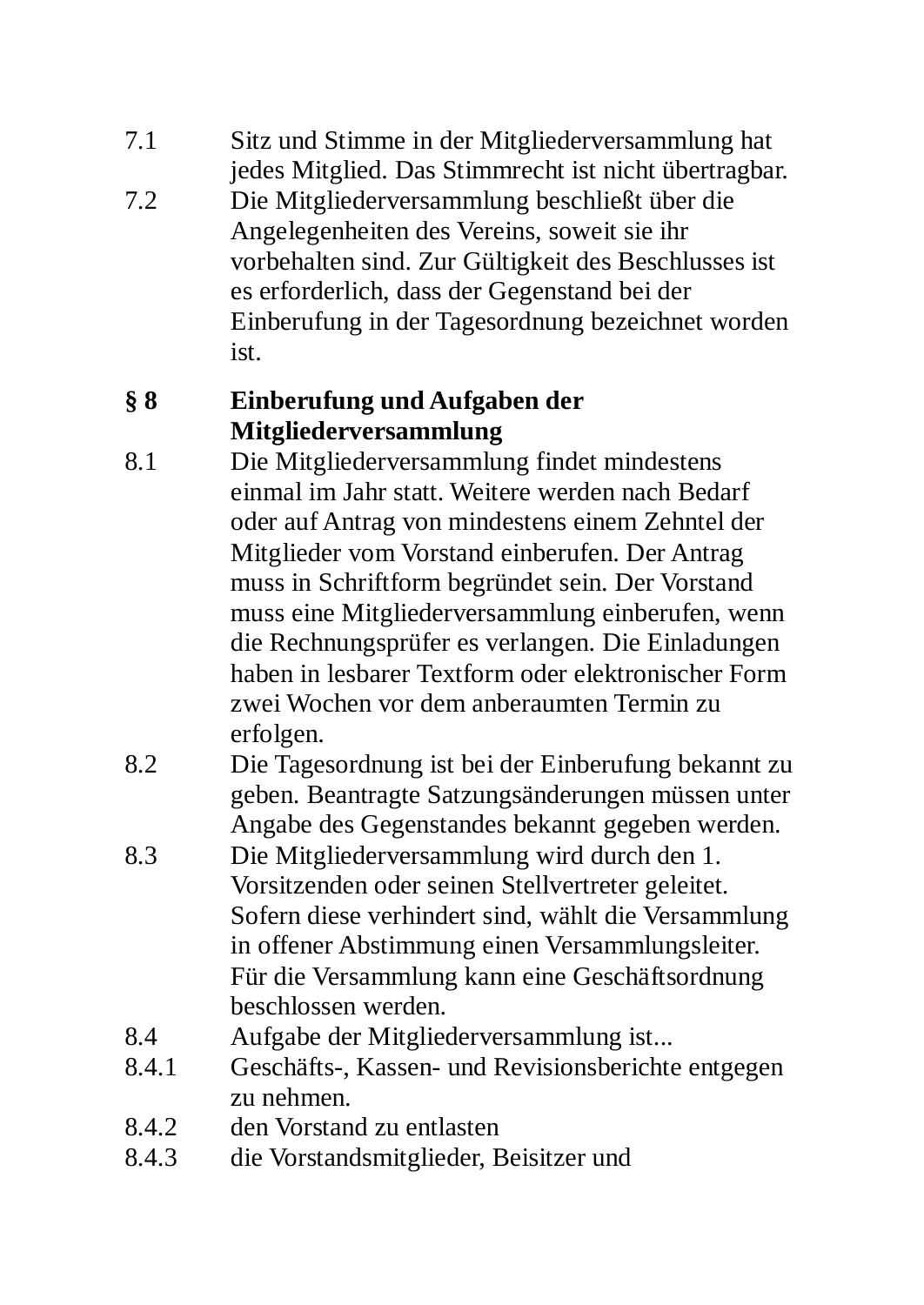Rechnungsprüfer zu wählen.

- 8.4.4 über Satzungsänderungen zu beschießen.
- 845 Beiträge, Umlagen und Zahlungstermine festzusetzen Umlagen sind zweckgebunden und dürfen die Summe vom zehnfachen des Jahresbeitrages, maximal 500.- €, nicht überschreiten und nur für einen Zeitraum von bis zu drei Jahren festgelegt werden und sind zeitnah auszugeben.
- 846 über Gemeinschaftsarbeit und deren Ersatzleistungen zu befinden.
- 8.4.7 den Haushaltsvoranschlag zu genehmigen.
- 8.4.8 sonstige Anträge zu erledigen
- 849 vom Vorstand ernannte Ehrenmitglieder zu bestätigen.
- 8.4.10 bei Widerspruchsverfahren zum Vereinsauschluss endgültig zu entscheiden (§ 5.1.4).
- 8.5 Anträge sind spätestens acht Tage vor der Mitgliederversammlung dem Vorstand in Schriftform einzureichen. Verspätet eingegangene Anträge bedürfen, wenn sie behandelt werden sollen, der Unterstützung von einem Zehntel der anwesenden Mitglieder. Über diese Anträge kann eine Beschlussfassung erst auf der nächsten Mitgliederversammlung erfolgen.
- 8.6 Die ordnungsgemäß einberufene Mitgliederversammlung ist ohne Rücksicht auf die Zahl der anwesenden Mitglieder Beschlussfähig.
- 8.7 Beschlüsse werden, soweit keine qualifizierte Mehrheit erforderlich ist, mit einfacher Mehrheit gefasst. Stimmenenthaltung Gilt als nicht anwesend. Stimmengleichheit gilt als Ablehnung, ausgenommen bei Wahlen.
- 871 Ergibt sich bei Wahlen Stimmengleichheit, erfolgt eine Stichwahl Führt auch die zu keiner Mehrheit.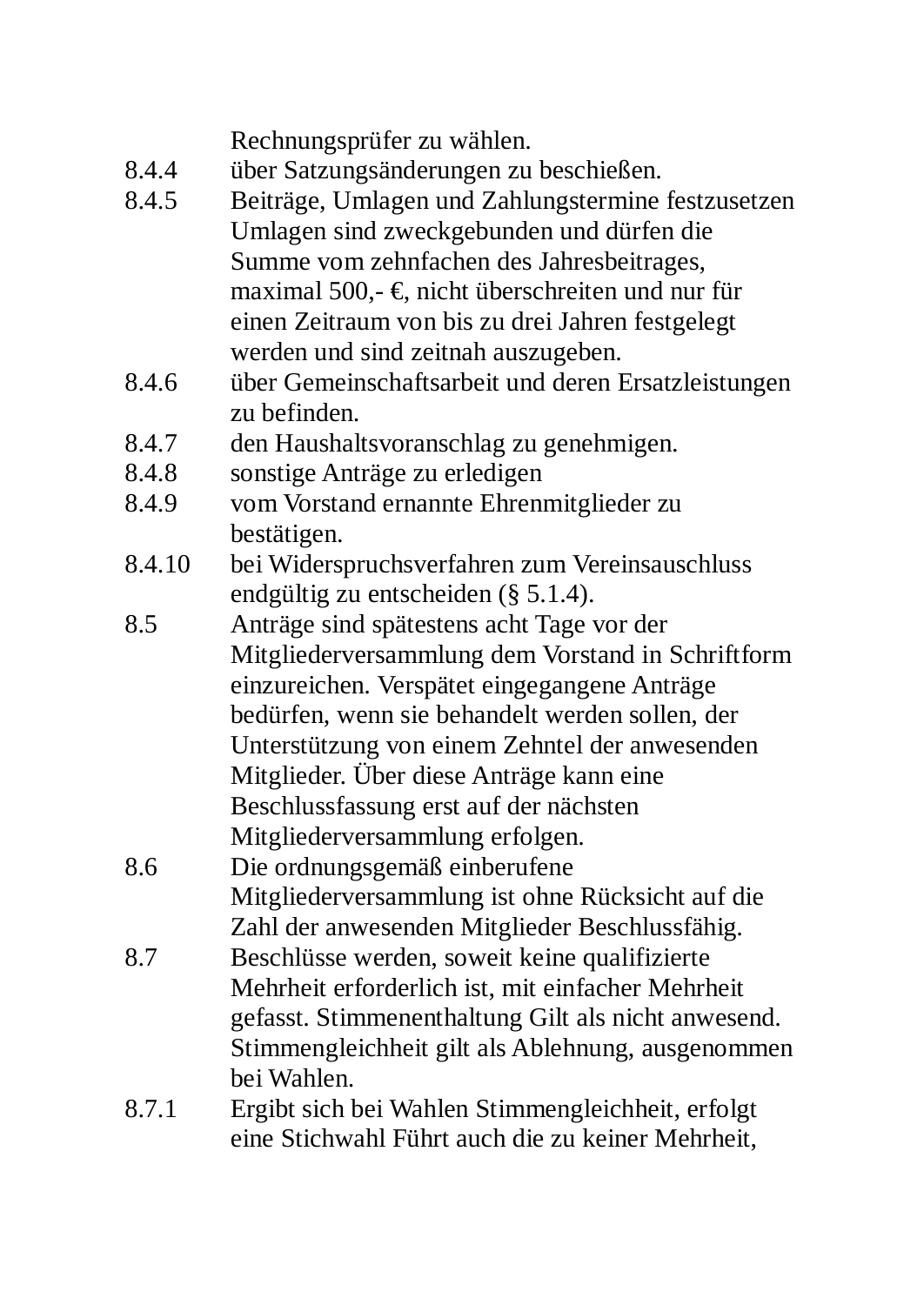entscheidet das Los. Über Das Losverfahren entscheidet der Versammlungsleiter.

- 872 Qualifizierte Mehrheiten sind erforderlich bei....
- 8.7.2.1 Satzungsänderungen (¾ der erschienenen Mitglieder)
- 8.7.2.2 Bei Beschlussfassung über die Auflösung des Vereins (34 der erschienen Mitglieder)
- 8.7.2.3 Bei Beschlussfassung über die vorzeitige Abberufung von Vorstandsmitgliedern (die Mehrheit der erschienenen Mitglieder).
- $8.8$ Über den Verlauf jeder Versammlung ist eine Niederschrift anzufertigen, die bei der nächsten Versammlung genehmigt werden muss und von dem Versammlungsleiter und dem Protokollführer zu unterzeichnen ist.
- $8.9$ § 32 Abs. 2 BGB ist ausgeschlossen.
- 8.10 Satzungsgemäße Beschlüsse sind für alle Mitglieder verbindlich.
- $\S 9$ Der Vorstand besteht aus...
- $9.1$ der/dem 1. Vorsitzenden und der/dem Stellvertreter/in (2. Vorsitzende/r)
- der/dem 1. Kassenführer/in und der/dem  $9.1.1$ Stellvertreter/in (2. Kassenführer/in)
- der/dem 1. Schriftführer/in und der/dem 9.1.2 Stellvertreter/in (2. Schriftführer/in)
- der/ dem Fachberater/in  $9.1.3$
- $9.2$ Die/ der 1. Vorsitzende, die/ der Stellvertreter/in, die/der 1. Kassenführer/in und die/der 1. Schriftführerin sind Vorstand im Sinne des § 26 BGB. Je zwei von ihnen, darunter die/der 1. Vorsitzende oder die/der Stellvertreter/in, sind zur rechtsverbindlichen Vertretung des Vereins berechtigt. Die übrigen Vorstandsmitglieder sind stimmberechtigte Beisitzer.
- 9.3 Obleute, Festausschuss, Jugendleiter/innen,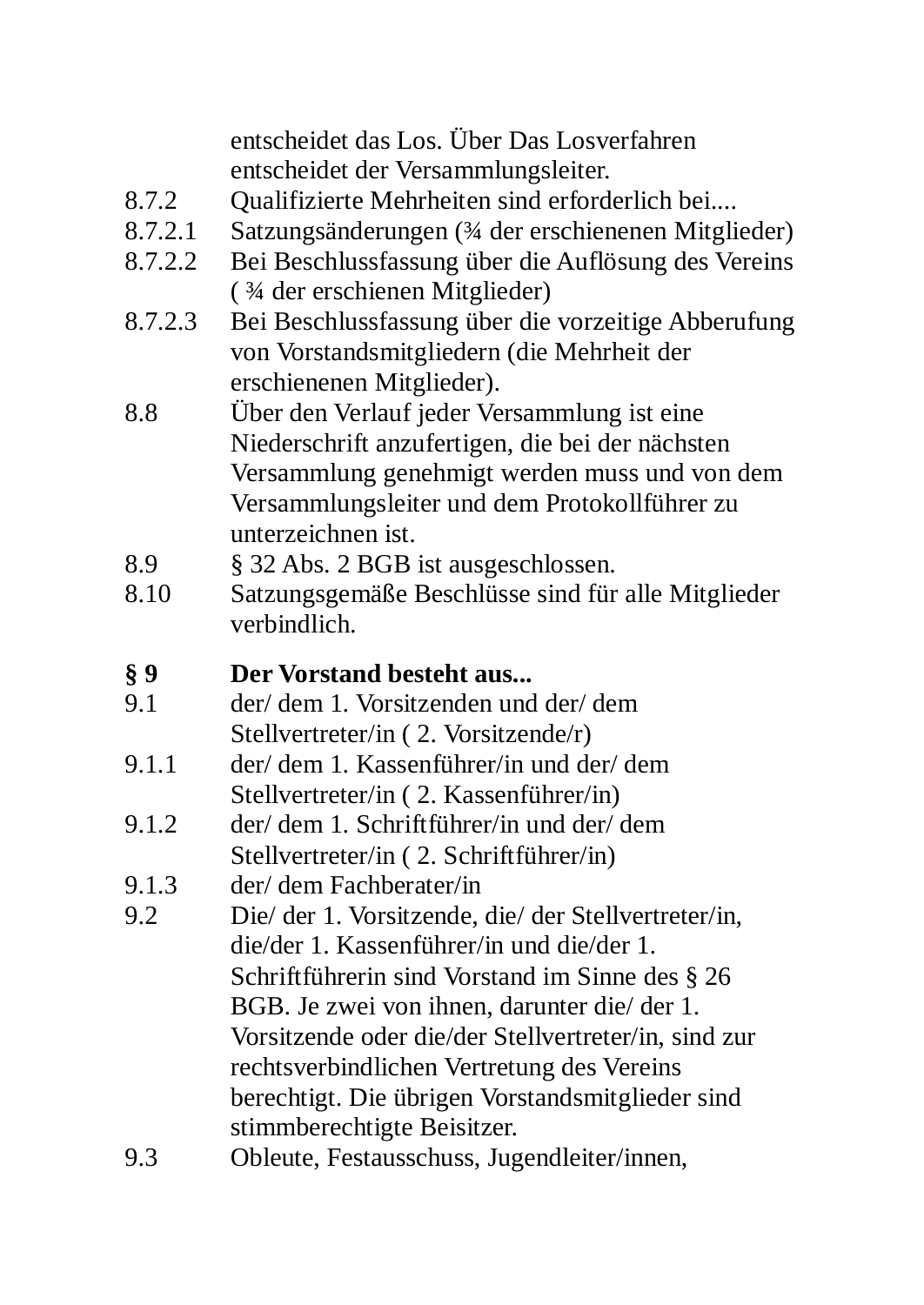Pressewart/innen können hinzugezogen werden, haben aber kein Stimmrecht.

 $94$ In den Vorstand sind nur Vereinsmitglieder wählbar.

#### $\delta$  10 Vorstandswahl und Geschäftsleitung

- $10<sub>1</sub>$ Der Vorstand wird durch Handzeichen oder auf Antrag eines Mitgliedes durch geheime Wahl aus der Mitgliederversammlung auf in der Regel 2 Jahre gewählt. Über den Antrag auf geheime Wahl entscheidet die Versammlung durch Beschluss. In jedem Jahr scheiden Vorstandsmitglieder aus; und zwar
- $#$ in den ungeraden Jahren die/der 2. Vorsitzende die/der 1. Kassenführer/in die/der 2. Schriftführer/in
- $#$ in den geraden Jahren die/der 1. Vorsitzenden die/der 2. Kassenführer/in die/der 1. Schriftführer/in Die Amtsdauer läuft jeweils bis zur Beendigung der Mitgliederversammlung in der die Wahl stattfindet. Wiederwahl ist zulässig.
- $10.2$ Die Obleute und weitere Beisitzer (z.B. Ausschussmitglieder) werden vom Vorstand in ihr Amt herufen
- $10.3$ Sollte bei der Wahl kein/e Kandidat/in zur Amtsübernahme bereit sein, und der alte Vorstand kandidiert nicht mehr, werden die Amtsgeschäfte vom bisherigen Vorstand kommissarisch weitergeführt. Dieser beruft in einem angemessenen Zeitraum eine Mitgliederversammlung ein, zur Wahl eines neuen Vorstandes. Der Vorstand ist auch dann beschlussfähig, wenn nicht alle Vorstandsämter besetzt sind.
- $10.4$ Zur Bearbeitung besonderer Angelegenheiten können von der Mitgliederversammlung oder dem Vorstand Ausschüsse eingesetzt werden.
- $10.5$ Der Vorstand und die Ausschüsse arbeiten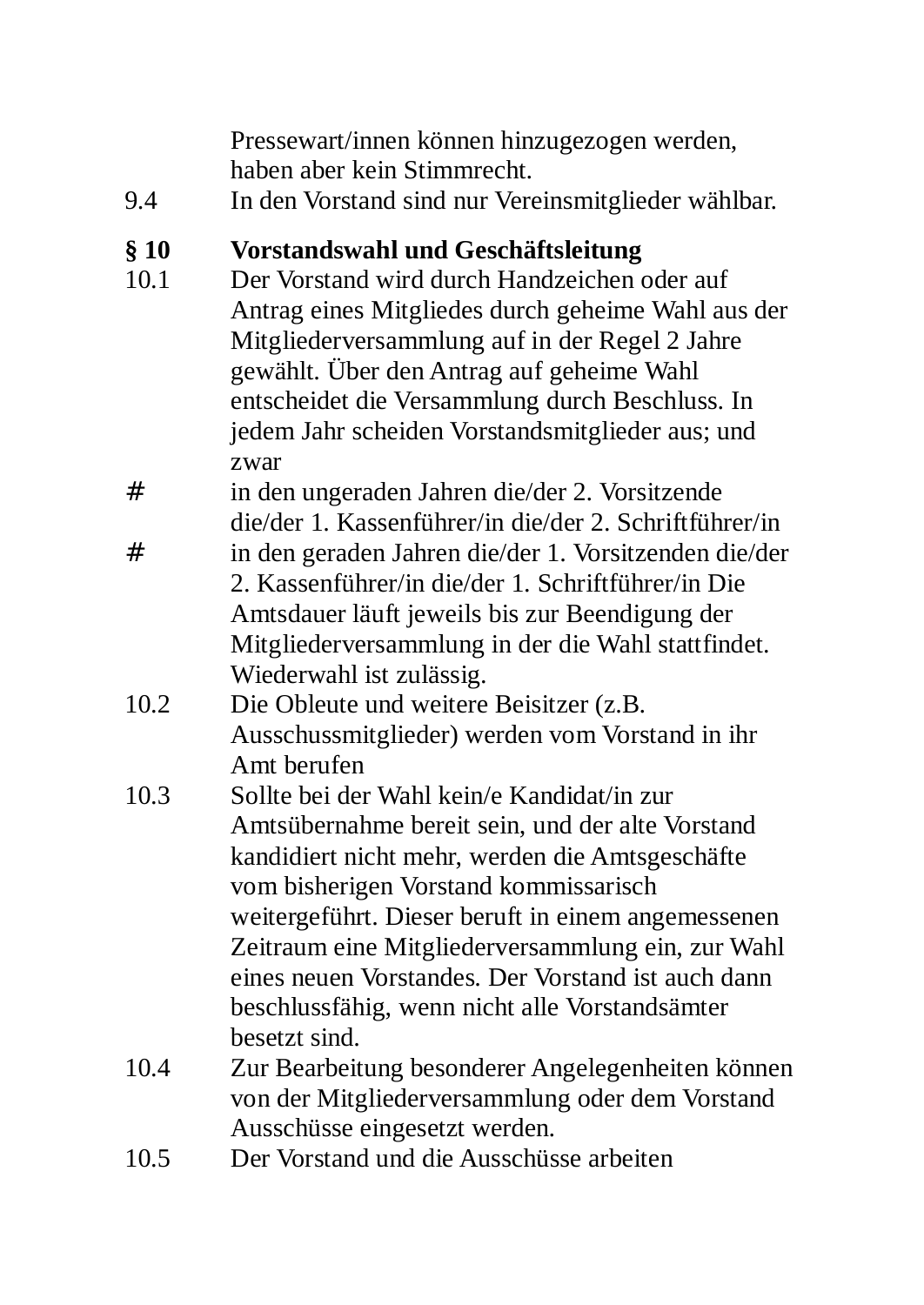ehrenamtlich. Ihnen können die baren Auslagen und (in dringenden Fällen) entstandener Verdienstausfall vergütet werden. Außerdem kann nach Bestätigung durch die Mitgliederversammlung eine Aufwandsentschädigung im Sinne des § 3 Nr. 26 a EStG gezahlt werden.

- $10<sub>6</sub>$ Einberufung von Vorstandssitzungen Diese können möglichst unter Angabe der Tagesordnung per Rundruf, in Textform (lesbarer Form, z.B. Fax) oder elektronisch einberufen werden. Der Vorstand ist beschlussfähig, wenn mindestens drei der Vorstandsmitglieder nach Nr. 9.2 anwesend sind.
- $107$ Ist eine Willenserklärung gegenüber dem Verein abzugeben, muss sie in gesetzlicher Schriftform erfolgen. Es genügt die Abgabe gegenüber einem Mitglied des geschäftsführenden Vorstandes.
- $10.8$ Der Vorstand besorgt alle Vereinsangelegenheiten, die nicht der Mitgliederversammlung ausdrücklich vorbehalten sind. Der Vorstand ist ermächtigt einzelne Vereinsmitglieder/ Unterpächter von den Leistungen der Satzung und/oder des Unterpachtvertrages auf Dauer oder auch befristet freizustellen.
- $109$ Über alle Vorstandssitzungen müssen Niederschriften angefertigt und in der nächsten Sitzung bestätigt werden.

#### Beiträge, Kassen- und Rechnungswesen  $§$  11

 $11.1$ Für jedes Geschäftsjahr hat der Vorstand einen Haushaltsvoranschlag aufzustellen, in dem sämtliche Ausgaben Durch zu erwartende Einnahmen gedeckt sein müssen. Dieser Voranschlag gilt vorläufig bis zur Bestätigung oder Abänderung des Jahresabschlusses durch die Mitgliederversammlung. Über- und außerplanmäßige Ausgaben bedürfen,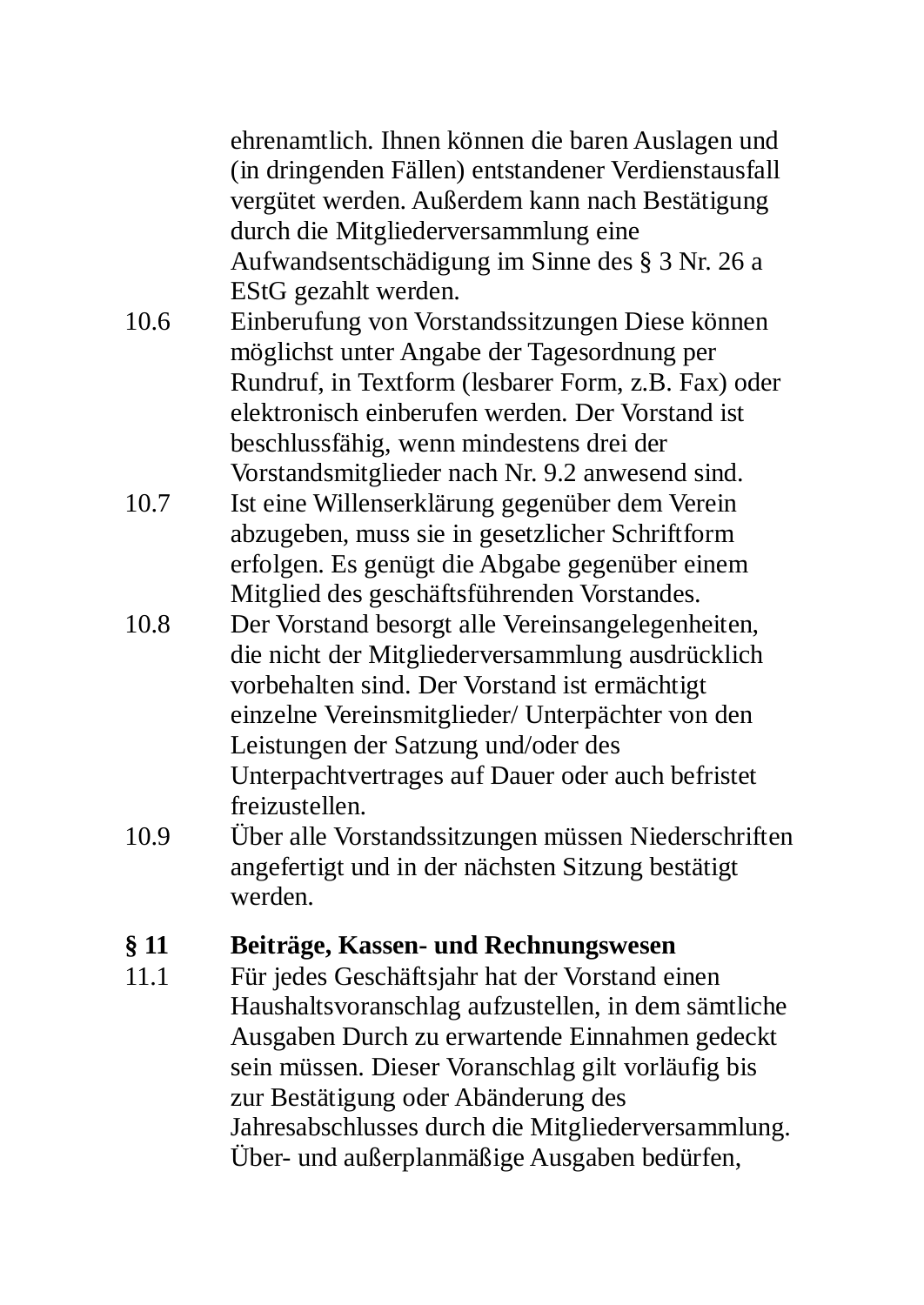soweit sie nicht durch Einsparungen an anderer Stelle oder durch Mehreinnahmen gedeckt werden können, der Genehmigung der Mitgliederversammlung.

 $11<sub>2</sub>$ Von der Mitgliederversammlung werden zwei Rechnungsprüfer und ein Vertreter gewählt, die nicht dem Vorstand angehören dürfen. Jährlich scheidet ein Prüfer aus und ein neuer muss hinzugewählt werden. Der Vertreter wird alle zwei Jahre neu gewählt. Die Rechnungsprüfer-, im Verhinderungsfall eines Prüfers. der Vertreter- haben nach Bedarf, mindestens aber einmal jährlich, Die Kasse, die Bücher und Belege des Vereins unangemeldet zu prüfen. Außerdem haben die Rechnungsprüfer den Jahresabschluss und den Kassenbericht im Vergleich zum Haushaltsvoranschlag des Geschäftsjahres zu prüfen.

#### Änderung des Zwecks-Auflösung  $\delta$  12

- Die Änderung des Vereinszweckes sowie die  $12.1$ Auflösung des Vereins können nur auf einer außerordentlichen Mitgliederversammlung beschlossen werden, die zu diesem Zweck einberufen. ist.
- $12.2$ Bei Aufhebung oder Auflösung des Vereins oder bei Wegfall seines bisherigen Zweckes fällt das Vereinsvermögen an die Stadt Winsen (Luhe) Es ist unmittelbar und ausschließlich für kleingärtnerische Zwecke und zur Pflege des öffentlichen Grüns zu verwenden.
- $12.3$ Beschlüsse, die eine Änderung des Vereinszweckes oder bei Auflösung eine Vermögensvergütung bedeuten, dürfen erst nach Einwilligung des Finanzamtes ausgeführt werden.

# $\S$  13 Satzungsänderung